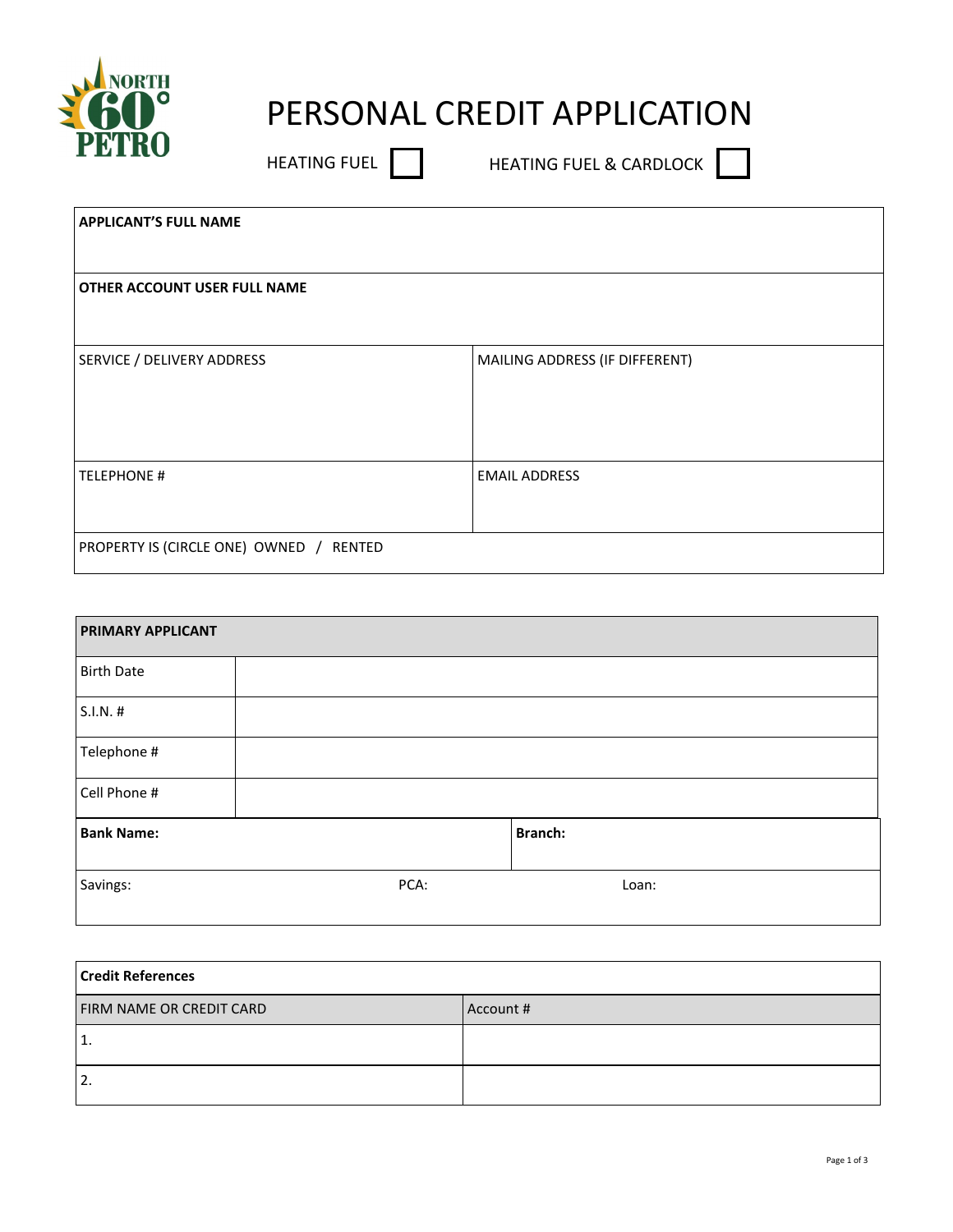

## PERSONAL CREDIT APPLICATION

| Would you like N60° to auto-pay your account by credit card monthly?                                                          | Yes | No |
|-------------------------------------------------------------------------------------------------------------------------------|-----|----|
| MAXIMUM MONTHLY CREDIT REQUESTED: \$                                                                                          |     |    |
| If credit facilities are approved we agree to your terms which provide that Petroleum Accounts are payable within 30 days     |     |    |
| from date of delivery for heating fuel or 30 days from date of invoice for cardlock fuel. Delinguent amounts are subject to a |     |    |
| Service Charge of 2% per month (24% per annum). I/WE HEREBY AUTHORIZE THE PERSON OR FIRM TO WHOM THIS                         |     |    |
| APPLICATION IS SUBMITTED TO OBTAIN SUCH CREDIT REPORTS OR OTHER INFORMATION AS MAY BE DEEMED NECESSARY                        |     |    |
| IN CONNECTION WITH ESTABLISHMENT AND MAINTENANCE OF A CREDIT ACCOUNT OR FOR ANY OTHER DIRECT BUSINESS                         |     |    |
| REQUIREMENT. THIS CONSENT IS GIVEN PURSUANT TO SECTION 12 OF THE PERSONAL INFORMATION REPORTING ACT,                          |     |    |
| S.B.C. 1973.                                                                                                                  |     |    |
| Signature                                                                                                                     |     |    |
| Date                                                                                                                          |     |    |
|                                                                                                                               |     |    |
|                                                                                                                               |     |    |

| <b>FURNACE TYPE (CIRCLE):</b><br>FORCED AIR / HOT WATER / TOYO STOVE    |  |  |
|-------------------------------------------------------------------------|--|--|
| FUEL TANK IS (CIRCLE):<br>OUTSIDE ABOVE GROUND / INDOORS / BELOW GROUND |  |  |
| OR GALLONS<br>TANK SIZE: LITRES                                         |  |  |
| DELIVERY TYPE (CIRCLE): AUTOMATIC DELIVERY / WILL CALL FOR DELIVERY     |  |  |
| FIRST DELIVERY REQUIRED BY:                                             |  |  |
| 2X PER MONTH / OTHER<br>DELIVERY FREQUENCY (CIRCLE):<br>1X PER MONTH /  |  |  |

| <b>CARDLOCK</b>                                                                                |
|------------------------------------------------------------------------------------------------|
| # OF CARDS                                                                                     |
| 6 DIGIT PIN # FOR CARDS (CANNOT START WITH 0)                                                  |
| FUEL REQUIRED (CIRCLE) Regular Unleaded / Supreme Unleaded / Diesel                            |
| LOCATIONS (CIRCLE) Whitehorse / Dawson City / Watson Lake / Stewart Crossing / Haines Junction |